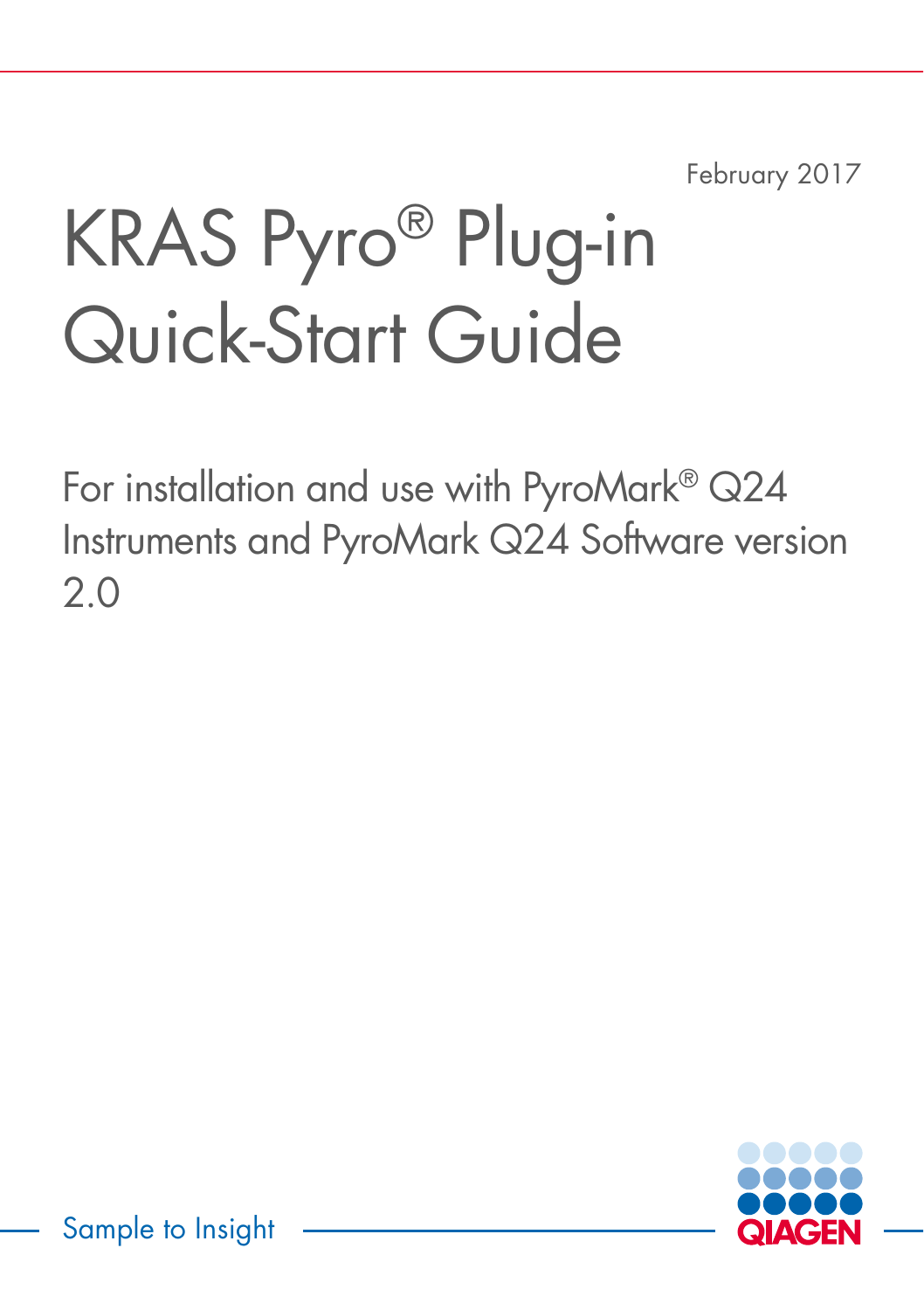# About the KRAS Pyro Plug-in

The KRAS Pyro Plug-in package contains the following:

- *KRAS Pyro Plug-in Quick-Start Guide*
- Two installation files
- Reference report for KRAS Pyro Plug-in functionality verification

Note: The KRAS Pyro Plug-in is intended to be used only in combination with the dedicated KRAS Pyro Kits and RAS Extension Pyro Kits indicated for applications described in the respective KRAS Pyro Kit and RAS Extension Pyro Kit handbooks.

# Installation of the KRAS Pyro Plug-in

Important: The KRAS Pyro Plug-in must be installed on PyroMark Q24 instruments with PyroMark Q24 Software version 2.0.

- 1. Close the PyroMark Q24 Software 2.0 if it is open.
- 2. Open the installation \*.zip file and extract the files.
- 3. Double-click the setup.exe file.
- 4. Follow the instructions in the dialog boxes that appear.
- 5. Start the PyroMark Q24 Software 2.0. The KRAS Pyro Plug-in Report now appears under "AQ Add On Reports/KRAS" in the "Reports" menu in AQ mode.
- 6. Verify the plug-in functionality (see "Verification of the KRAS Pyro Plug-in Functionality" below).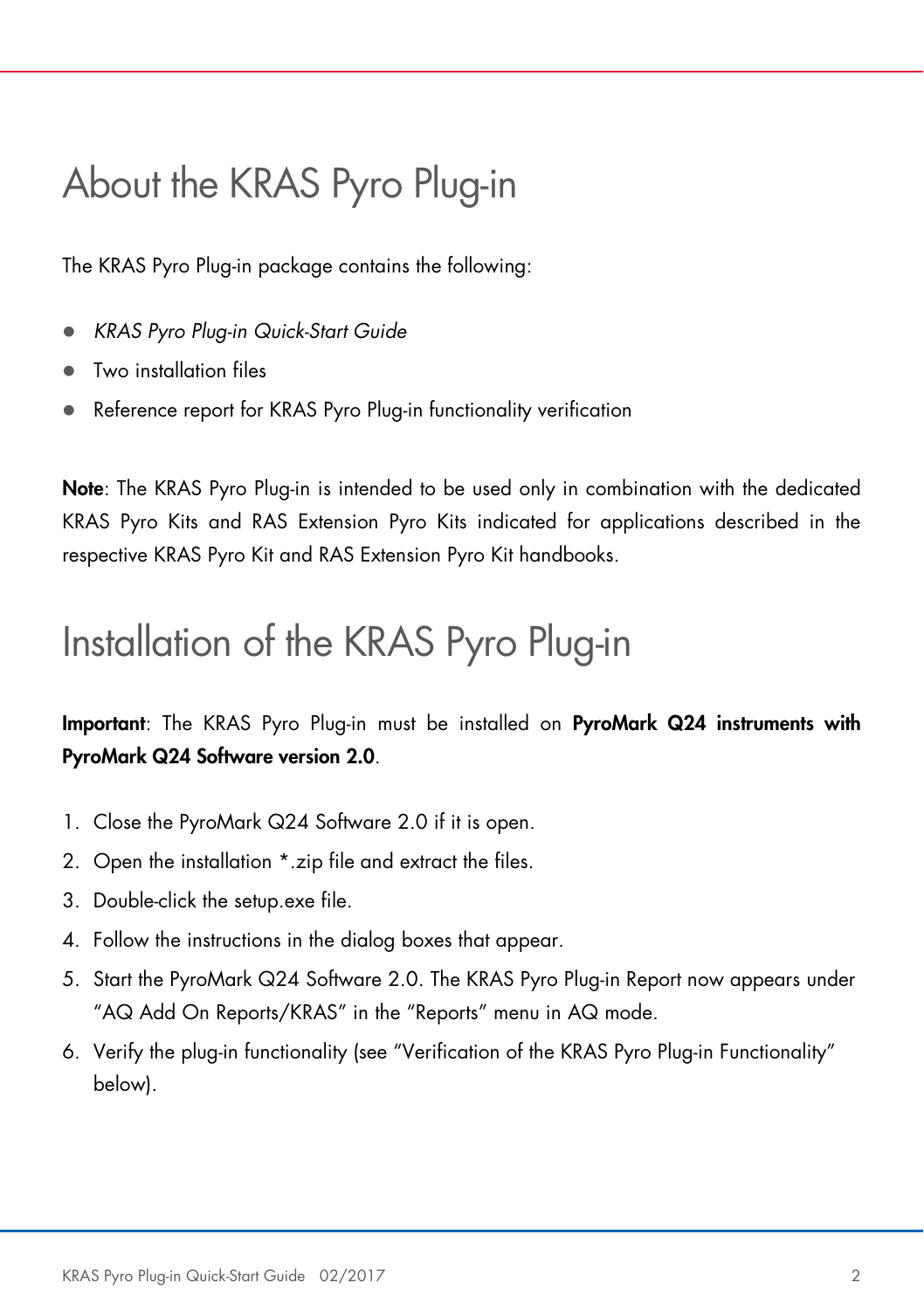# Verification of KRAS Pyro Plug-in Functionality

Important: The verification should be performed each time new software is installed or upgraded on the computer.

The following steps describe how to verify that the software is working correctly and has not been affected by any changes to the computer.

- 1. Open the KRAS Example run under "Shortcuts/ Example Files/PyroMark Runs/KRAS" in the shortcut browser.
- 2. Perform a "KRAS codon 12 and 13" analysis for all wells as described in "Analysis of a PyroMark Q24 Run" below.
- 3. Compare the results with the reference report. If the results are identical, correct function of the Plug-in is confirmed.

# Analysis of a PyroMark Q24 Run

The following steps describe the mutation analysis of a finished KRAS run using the KRAS Pyro Plug-in.

- 1. Insert the USB stick containing the processed run file into the computer's USB port.
- 2. Move the run file from the USB stick to the desired location on the computer using Windows® Explorer.
- 3. Open the run file in the AQ mode of PyroMark Q24 Software either by selecting "Open" in the "File" menu or by double-clicking the file  $(\vee)$  in the shortcut browser.
- 4. Select "AQ Add On Reports/KRAS" and "Codon 12 and 13" or "Codon 61" from "Reports" in the menu (Figure 1).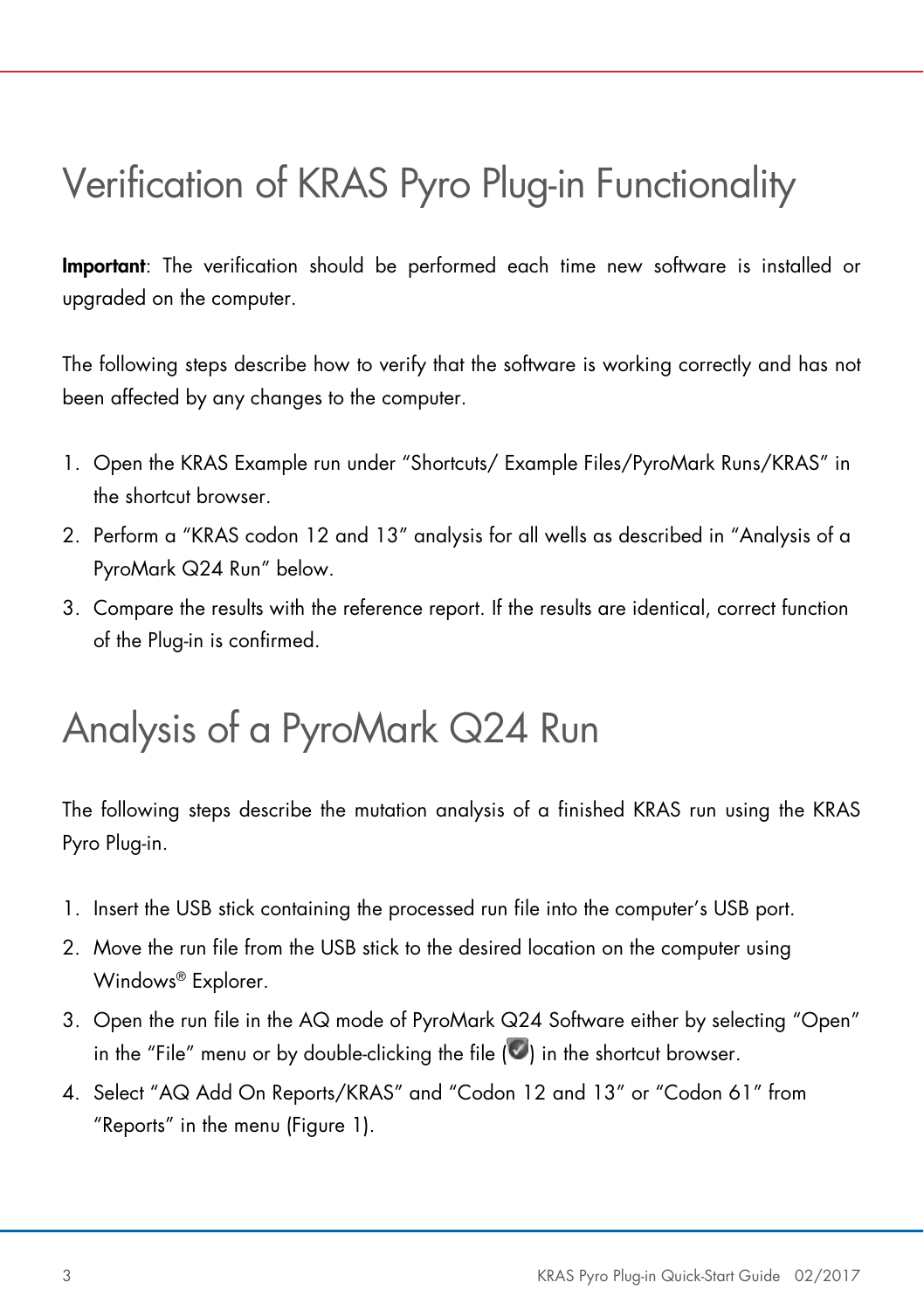| Tools<br>File<br>⊛<br>$\Box$<br>bed<br>$\star$<br>Shortcuts<br>F.<br>Example F<br>PyroM | Reports<br>Window<br>Help<br><b>AQ Analysis Statistics</b><br><b>AQ Analysis Results</b><br>AQ Pyrogram Report<br>AQ Full Report |  | <b>Assay Setup</b><br><b>Run Setup</b><br>is Setup |                                        |                           |  |
|-----------------------------------------------------------------------------------------|----------------------------------------------------------------------------------------------------------------------------------|--|----------------------------------------------------|----------------------------------------|---------------------------|--|
|                                                                                         | AQ Add On Reports<br>٠                                                                                                           |  | <b>KRAS</b><br>٠                                   | Codon 12 and 13                        |                           |  |
| PyroM<br>田<br><b>CTGA</b><br>Examp<br><b>KRAS</b><br>p16<br>i.                          | <b>SNP Analysis Results</b><br>SNP Pyrogram Report<br>SNP Full Report<br><b>SNP Overview Report</b>                              |  | KRAS 12+13<br>1090814B                             | Codon <sub>61</sub><br><b>110455BZ</b> | W<br>$512+13$<br>TT0457B2 |  |
|                                                                                         |                                                                                                                                  |  | <b>KRAS 12+13</b><br>111667A2                      | <b>KRAS 12+13</b><br>111670A2          | KRAS 12+13<br>111672A2    |  |
|                                                                                         | KRAS 12+13<br>114466A2<br>$\overline{C}$                                                                                         |  | KRAS 12+13<br>115155B2                             | <b>KRAS 12+13</b><br>117281A2          | KRAS 12+13<br>117314A2    |  |

Figure 1. Mutation analysis of a finished KRAS codon 12 and 13 run using the KRAS Pyro Plug-in.

5. The wells will automatically be analyzed for all mutations listed in Table 1. The results will be presented in an overview table (Figure 2), followed by detailed results comprising Pyrograms® and analysis quality.

Important: The KRAS Pyro Plug-in will report the mutation (Table 1) whose expected signal matches the observed Pyrogram best.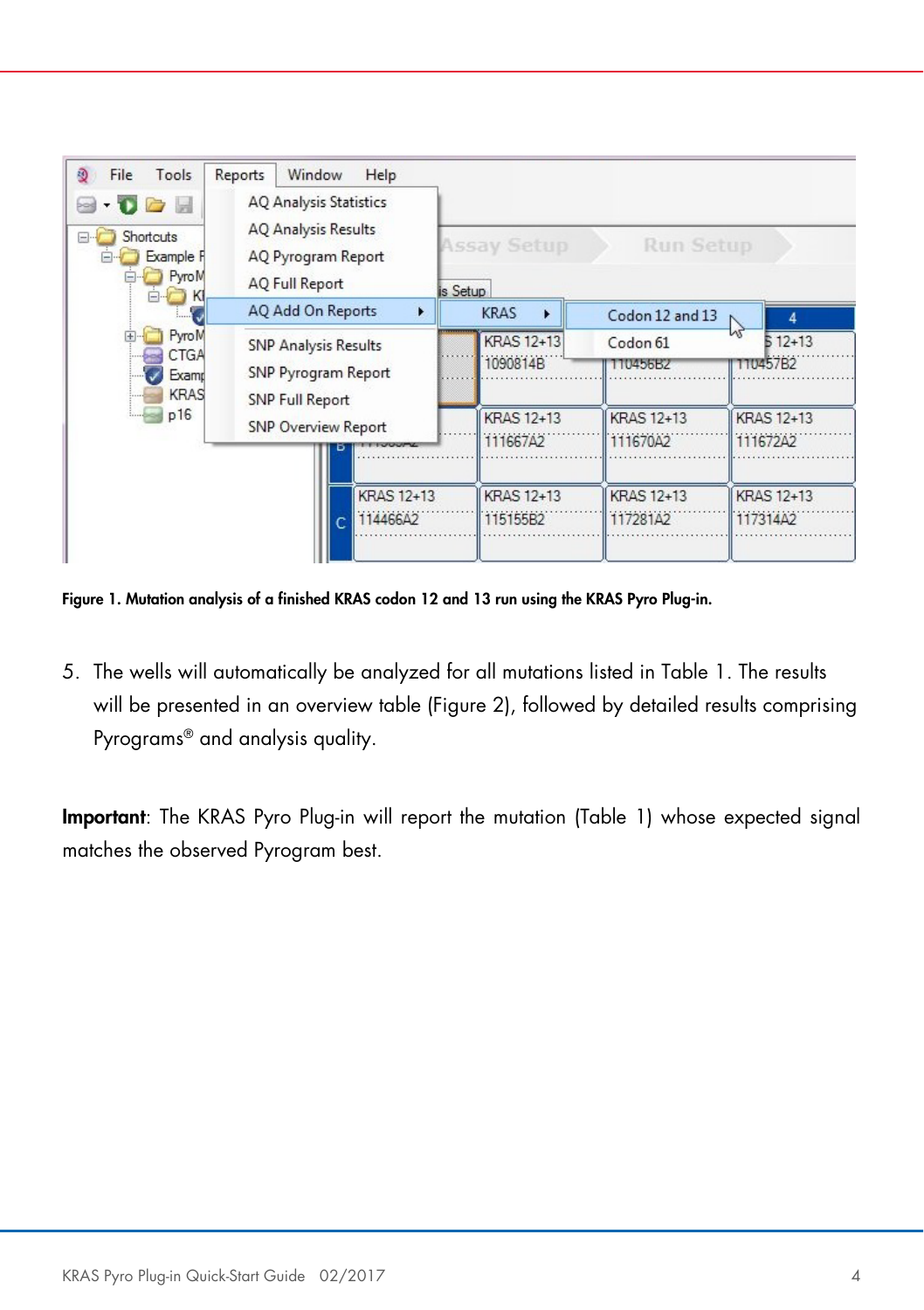|                                                         | Nucleic acid substitution Amino acid substitution | LOB (% units) |     | LOD (% units) COSMIC ID* (V72) |  |  |
|---------------------------------------------------------|---------------------------------------------------|---------------|-----|--------------------------------|--|--|
| Codon 12 (GGT)                                          |                                                   |               |     |                                |  |  |
| <b>GAT</b>                                              | G12D                                              | 0.6           | 2.2 | 521                            |  |  |
| GTT                                                     | G12V                                              | 4.9           | 8   | 520                            |  |  |
| <b>TGT</b>                                              | G12C                                              | 0.5           | 2.1 | 516                            |  |  |
| <b>AGT</b>                                              | G12S                                              | 0.4           | 1.9 | 517                            |  |  |
| <b>GCT</b>                                              | G12A                                              | 0.7           | 2.3 | 522                            |  |  |
| <b>CGT</b>                                              | G <sub>12R</sub>                                  | 0.3           | 1.8 | 518                            |  |  |
| Codon 13 (GGC)                                          |                                                   |               |     |                                |  |  |
| GAC                                                     | G13D                                              | 0.3           | 1.9 | 532                            |  |  |
| Codon 61 (CAA), as assayed in reverse orientation (TTG) |                                                   |               |     |                                |  |  |
| <b>GTG</b>                                              | Q61H                                              | 0.8           | 2.8 | 554                            |  |  |
| <b>TAG</b>                                              | Q61L                                              | 1.2           | 3.1 | 553                            |  |  |
| <b>TCG</b>                                              | Q61R                                              | 1.6           | 3.5 | 552                            |  |  |
| <b>ATG</b>                                              | Q61H                                              | 0.7           | 2.6 | 555                            |  |  |
| <b>TTC</b>                                              | Q61E                                              | 1.2           | 3.1 | 550                            |  |  |

Table 1. Mutations analyzed by the KRAS Pyro Plug-in

\* From the Catalogue of Somatic Mutations in Cancer, available online at the Sanger Institute at [www.sanger.ac.uk/genetics/CGP/cosmic](http://www.sanger.ac.uk/genetics/CGP/cosmic).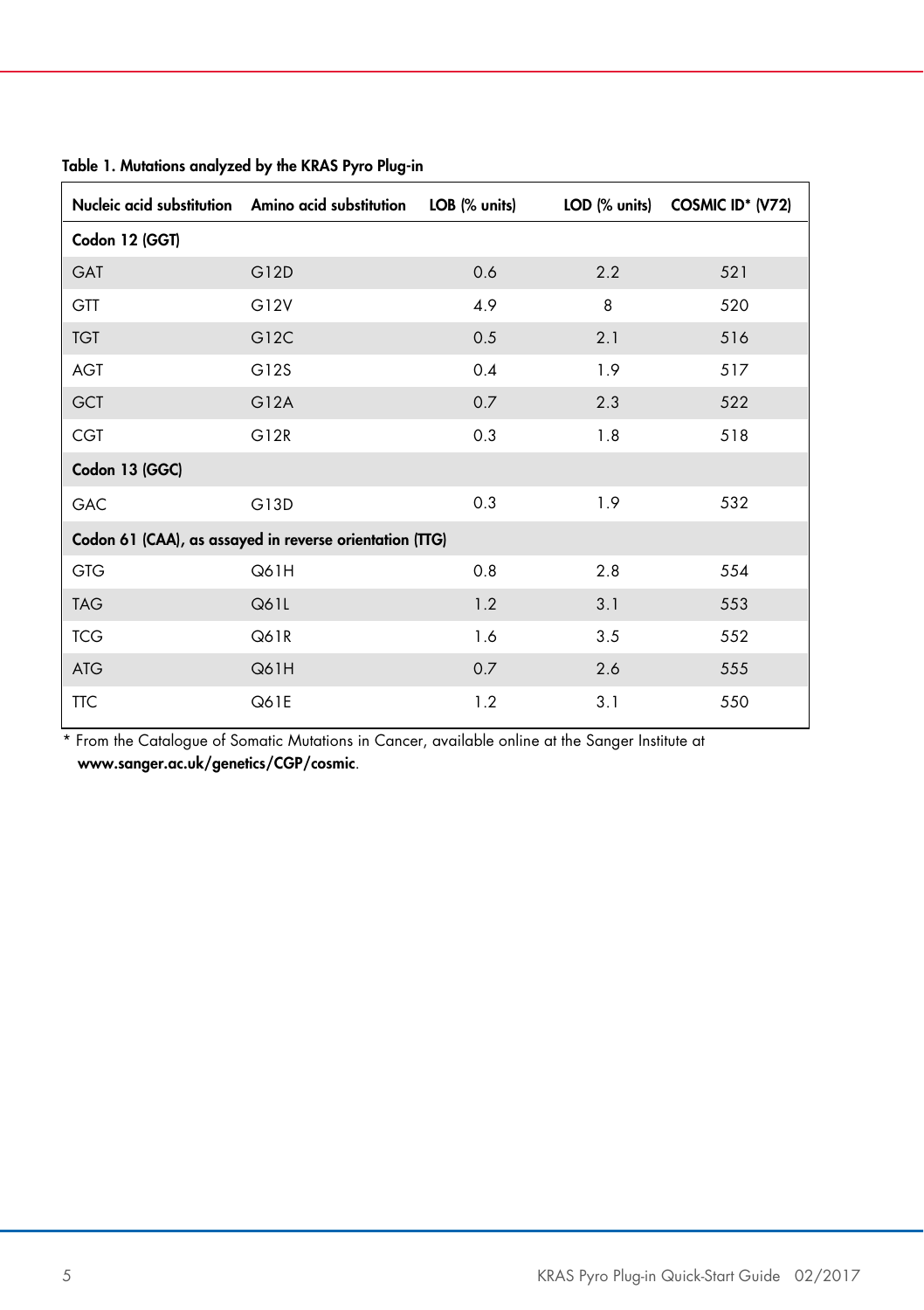#### **Summary**

| Well                  | <b>Sample ID</b> | <b>Result</b>                | Frequency<br>[% units] | <b>Nucleotide</b><br><b>Substitution</b> | <b>Amino Acid</b><br><b>Substitution</b> | Info        |
|-----------------------|------------------|------------------------------|------------------------|------------------------------------------|------------------------------------------|-------------|
| A1                    | 106506B1         | Mutation                     | 28.8                   | GGT AGT                                  | G12S                                     |             |
| A2                    | 1090814B         | Wildtype                     |                        |                                          |                                          |             |
| A3                    | 110456B2         | Potential low level mutation | 2.3                    | GGT>AGT                                  | <b>G12S</b>                              | $\triangle$ |
| A4                    | 110457B2         | Wildtype                     |                        |                                          |                                          |             |
| A <sub>5</sub>        | 110462A2         | Wildtype                     |                        |                                          |                                          |             |
| A6                    | 110486A2         | Mutation                     | 24.9                   | GGT>GCT                                  | G12A                                     |             |
| A7                    | 111207A2         | Mutation                     | 31.6                   | GGT>GTT                                  | G12V                                     |             |
| A8                    | 111555A2         | Mutation                     | 39.7                   | GGT>GAT                                  | G12D                                     |             |
| B1                    | 111565A2         | Mutation                     | 37.5                   | GGT>GAT                                  | G12D                                     |             |
| B2                    | 111667A2         | Mutation                     | 26.7                   | GGT>GTT                                  | G12V                                     |             |
| B <sub>3</sub>        | 111670A2         | Wildtype                     |                        |                                          |                                          |             |
| B4                    | 111672A2         | Mutation                     | 21.1                   | GGT GTT                                  | G12V                                     |             |
| <b>B</b> <sub>5</sub> | 112307A2         | Wildtype                     |                        |                                          |                                          |             |
| B <sub>6</sub>        | 113070A2         | Wildtype                     |                        |                                          |                                          |             |
| B7                    | 113188A1         | Mutation                     | 55.1                   | <b>GGT&gt;TGT</b>                        | G12C                                     |             |
| <b>B8</b>             | 113200A1         | Wildtype                     |                        |                                          |                                          |             |
| C1                    | 114466A2         | Wildtype                     |                        |                                          |                                          |             |
| $\sim$                |                  | $-1$                         |                        |                                          |                                          |             |

NOTE: Only the mutation with the highest frequency is reported.

Figure 2. Example results summary from a KRAS Pyro Plug-in analysis.

### Interpretation of Results and Detection of Low-Level Mutations

It is strongly recommended that a wild-type sample is included in every run for comparison and as a control for background levels.

Important: A "Check" or "Failed" quality assessment can be caused by an unexpected pattern of peaks. This may indicate an unexpected mutation which is not analyzed by the Plug-in Report. These samples should be analyzed manually using the PyroMark Q24 Software with the consideration that they may contain unexpected mutations. See the appropriate KRAS Pyro Kit or RAS Extension Pyro Kit handbook for details.